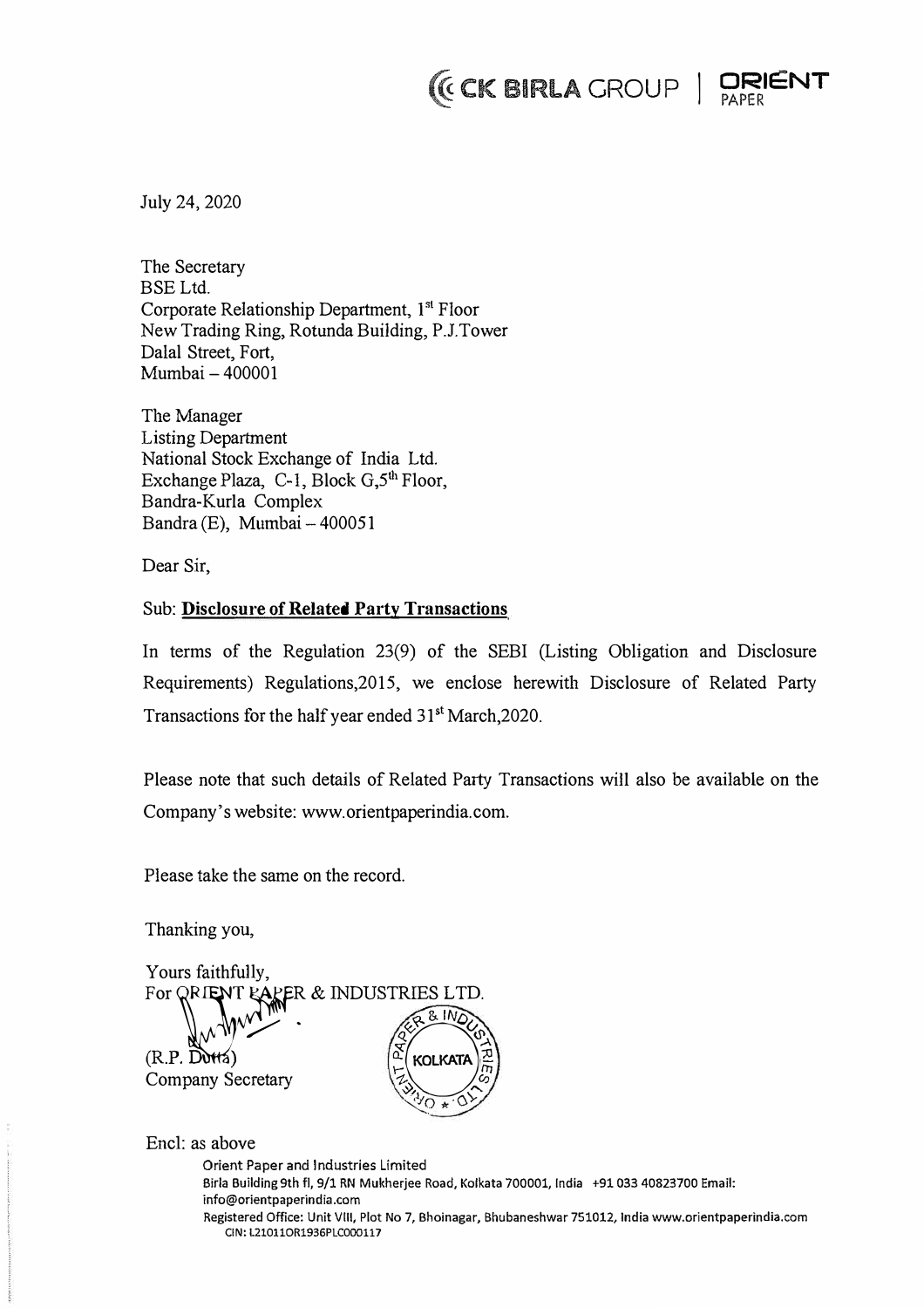**Related party disclosures for the half year ended March 31, 2020 Names of related parties and related party relationship** 

**Related parties with whom transactions have taken place during the period.** 

| Investing Company*                                                                                                                                                  | Central India Industries Limited                                                                                                                                                                                                                                                                                                                                                                                                                                                                                                                                                                                 |                                                               |
|---------------------------------------------------------------------------------------------------------------------------------------------------------------------|------------------------------------------------------------------------------------------------------------------------------------------------------------------------------------------------------------------------------------------------------------------------------------------------------------------------------------------------------------------------------------------------------------------------------------------------------------------------------------------------------------------------------------------------------------------------------------------------------------------|---------------------------------------------------------------|
| Members of the Board of Directors / Key<br>Management Personnel (KMP)                                                                                               | Mr. C.K.Birla (Non-executive Chairman)<br>Mr. Michael Bastian (Non-executive Director) (Ceased from 05-08-2019)<br>Mr. N.S.Sisodia (Non-executive Director) (Ceased from 14-01-2020)<br>Ms. Gauri Rasgotra (Non-executive Director)<br>Mr. S. Vishvanathan (Non-executive Director)<br>Mr. A. Bishnoi (Non-executive Director) (Appointed w.e.f.01-08-2019)<br>Mr. R. K. Agrawal (Non-executive Director) (Appointed w.e.f. 27-01-2020)<br>Mr. M.L. Pachisia (Managing director)<br>Mr. P. K. Sonthalia (President Finance & CFO)<br>Mr. Ajay Gupta (CEO-Amlai Paper Mills)<br>Mr. R.P.Dutta (Company Secretary) |                                                               |
| Public Limited Company in which a director or<br>manager is a director and holds along with his<br>relatives, more than 2% percent of its paid up<br>share capital. | <b>Orient Cement Limited</b>                                                                                                                                                                                                                                                                                                                                                                                                                                                                                                                                                                                     |                                                               |
|                                                                                                                                                                     | Orient Electric Limited                                                                                                                                                                                                                                                                                                                                                                                                                                                                                                                                                                                          |                                                               |
| Relatives of member of board of directors /KMP #                                                                                                                    | Ms. Nirmala Birla                                                                                                                                                                                                                                                                                                                                                                                                                                                                                                                                                                                                |                                                               |
|                                                                                                                                                                     | Ms. Amita Birla<br>Ms. Avani Birla<br>Ms. Avanti Birla                                                                                                                                                                                                                                                                                                                                                                                                                                                                                                                                                           |                                                               |
| Post-employment employee benefit plans                                                                                                                              | Birla Industries Provident Fund<br>Orient Paper & Industries Limited Employees Gratuity Fund<br>Orient Paper & Industries Limited Superannuation Fund                                                                                                                                                                                                                                                                                                                                                                                                                                                            |                                                               |
| Other related entities                                                                                                                                              | Amer Investments (Delhi) Limited<br>Ashok Investment Corporation Limited<br>Birla Brothers Private Limited<br>Birla Buildings Limited<br>Bengal Rubber Company Limited<br>C K Birla Corporate Services Limited<br>GMMCO Limited<br>Gwalior Finance Corporation Limited<br><b>HIL Limited</b><br>Hindustan Motors Limited                                                                                                                                                                                                                                                                                         | $\mathbb{E}$<br><b>KOLKATA</b><br>$\vdash$<br>$\sqrt[3]{O}$ * |

---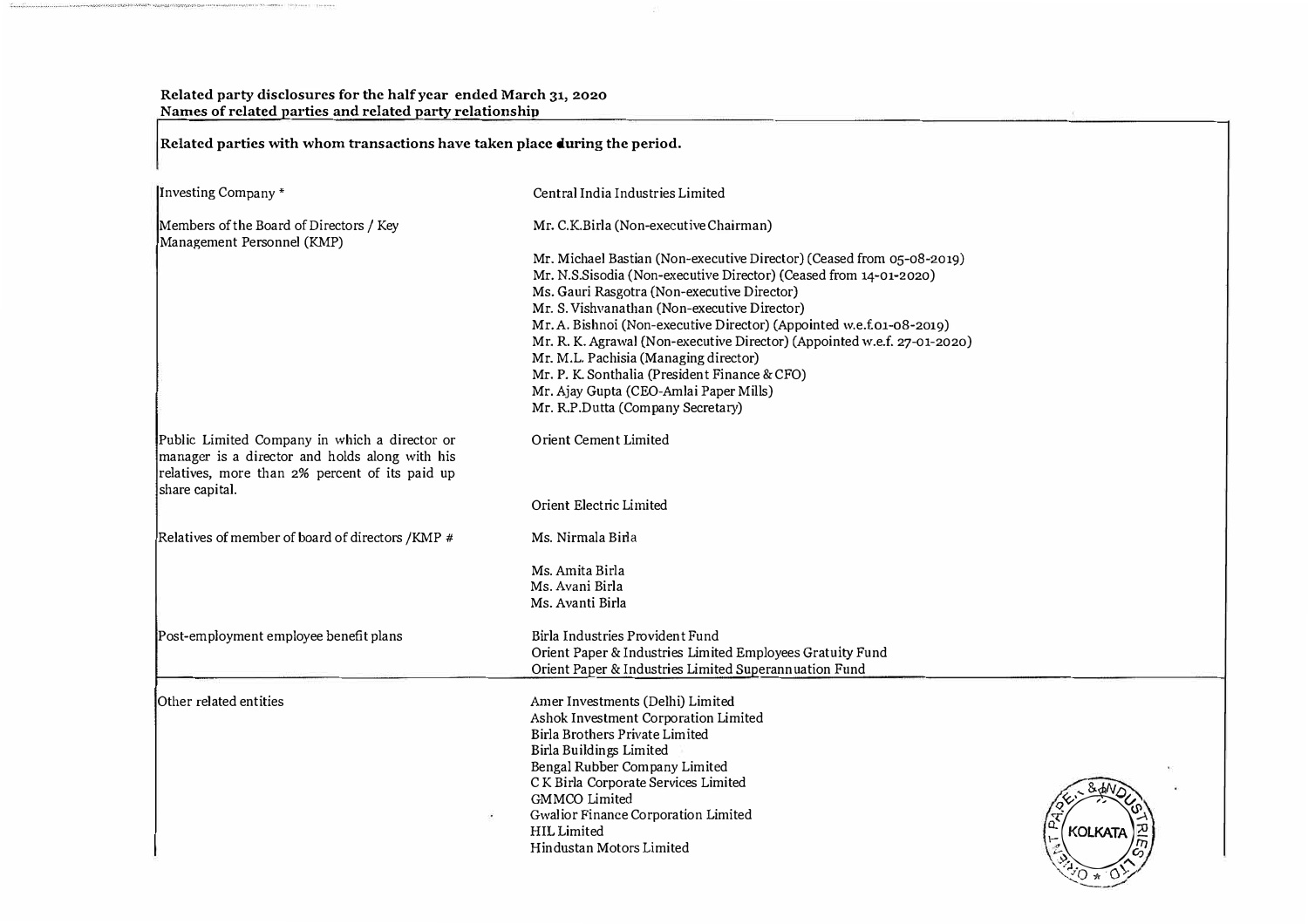| Hindusthan Discounting Company Limited          |
|-------------------------------------------------|
| India Silica Magnesite Works Limited            |
| Jaipur Finance & Dairy Products Private Limited |
| Khaitan & Co. LLP.                              |
| National Engineering Industries Limited         |
| Origami Cellulo Private Limited                 |
| Rajasthan Industries Limited                    |
| Shekhavati Investment & Traders Limited         |
| Soorya Vanijya & Investment Limited             |
| Universal Trading Company Limited               |

\* shareholding in the reporting entity is more than **20%** as investor.

# holding more than 2% of paid up share capital in the Company alongwith Mr. C. K. Birla.

### **Related party transactions**

The following table provides the total amount of transactions that have been entered into with related parties for the half year ended March 31, 2020.

### **a. Transactions with key managerial personnel/directors**

**\1} Rey management personnel/directors compensation** 

| Particulars                                                          | From                |
|----------------------------------------------------------------------|---------------------|
|                                                                      | tol<br>[01.10.2019] |
|                                                                      | 31.03.2020          |
| Short-term employee benefits (including sitting fees and commission) | 361.84              |
| Contribution to defined contribution plans                           | 30.92               |
|                                                                      | 401.76              |

\*\*No separate valuation is done for key managerial personnel in respect of post-employment benefits and other long-term benefits.

### **(ii) Remuneration to key managerial personnel/directors**

| Particulars                                                                    | From          |
|--------------------------------------------------------------------------------|---------------|
|                                                                                | 01.10.2019 to |
|                                                                                | 31.03.2020    |
| Short<br>benefits<br>employee<br>term<br>contribution to defined benefit plans |               |
| Mr. M.L. Pachisia                                                              | 146.82        |
| Mr. P. K. Sonthalia                                                            | 128.57        |
| Mr. Ajay Gupta                                                                 | 67.22         |
| $\approx 81NQ$<br>Mr. R. P. Dutta                                              | 13.77         |
| Sitting fees and directors remuneration<br>É,<br>[꼬<br>KOLKATA                 |               |
| <b>120 + 01</b>                                                                |               |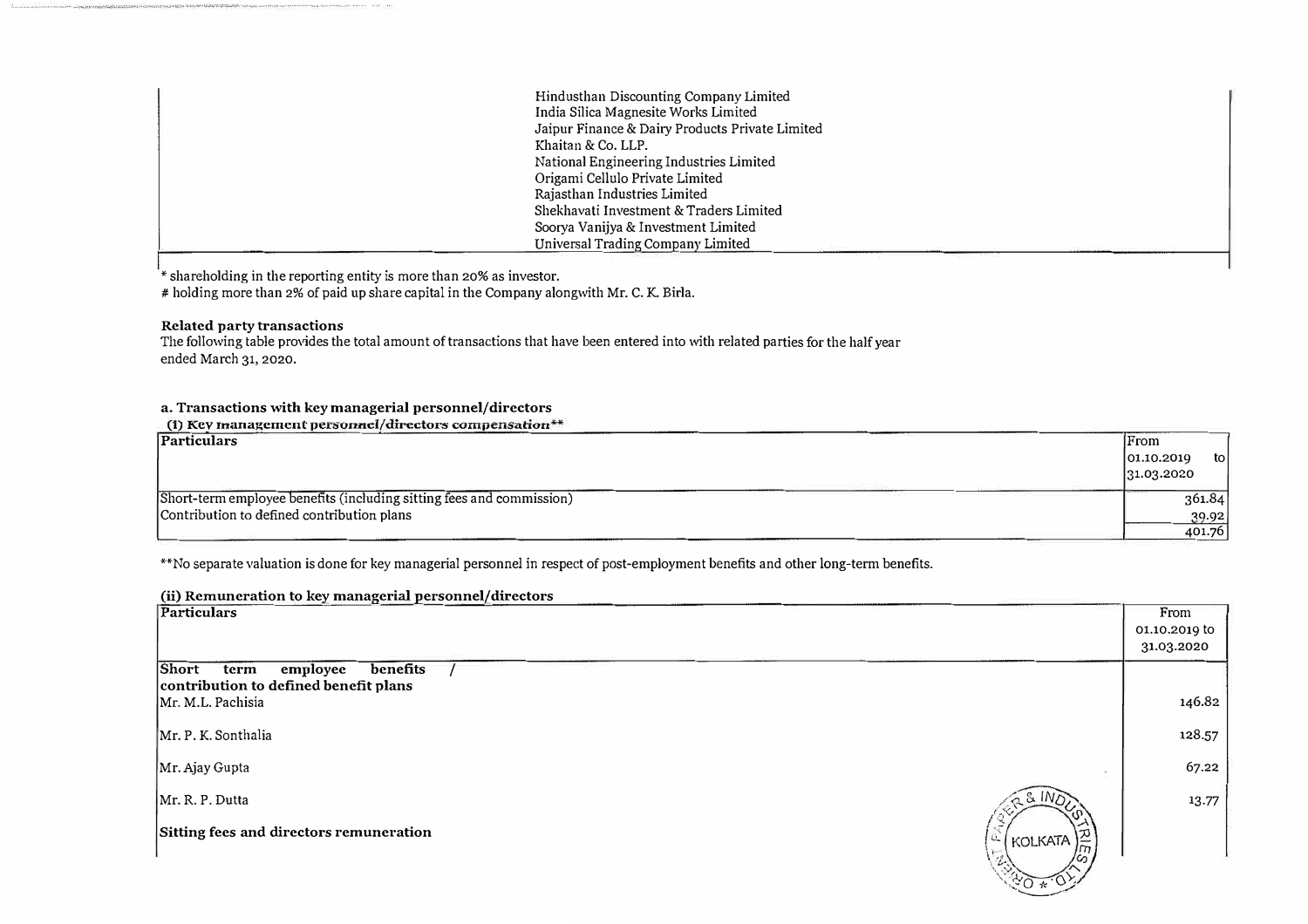| Mr. C.K.Birla               | 7.00   |
|-----------------------------|--------|
| Mr. Michael Bastian         | 1.72   |
| Mr. N.S.Sisodia             | 5.94   |
| Ms. Gauri Rasgotra          | 10.00  |
| Mr. Srinivasan Vishvanathan | 10.50  |
| Mr. A. Bishnoi              | 8.33   |
| Mr. R. K. Agarwal           | 1.89   |
| Total                       | 401.76 |

Note: The remuneration to the key managerial personnel does not include the provisions made for gratuity and leave benefits,<br>as they are determined on an actuarial basis for the company as a whole.

(iii) Outstanding balances as at 31.03.2020 - key managerial personnel

| Particulars                                                                   | Amount owed <br>to related<br>parties |
|-------------------------------------------------------------------------------|---------------------------------------|
| Remuneration receivable/payable<br>Mr. M.L. Pachisia<br>CHARLES HOW REPORT OF | 45.75                                 |

# b.Public Limited Company in which a director or manager is a director and holds along with his relatives, more than 2% percent of its paid<br>up share capital .Transactions during the period from 01.10.2019 to 31.03.2020

| Particulars             |      | Rent receipt |  |
|-------------------------|------|--------------|--|
| Orient Cement Limited   |      | 12.00        |  |
| Orient Electric Limited | 1.79 | 12.00        |  |
|                         | 1.79 | 24.00        |  |
| Total                   |      |              |  |

c)Outstanding balances - Payables /<br>Receivables

 $\langle \hat{\bullet} \rangle$ 

| Particulars |                                | Year ended | Amount owed |
|-------------|--------------------------------|------------|-------------|
|             | ΙN                             |            | by related  |
|             |                                |            | parties     |
|             | I/NI I/ATA                     |            |             |
|             | $\frac{1}{\sqrt{n}}$<br>$\sim$ |            |             |
|             | $\omega$                       |            |             |
|             |                                |            |             |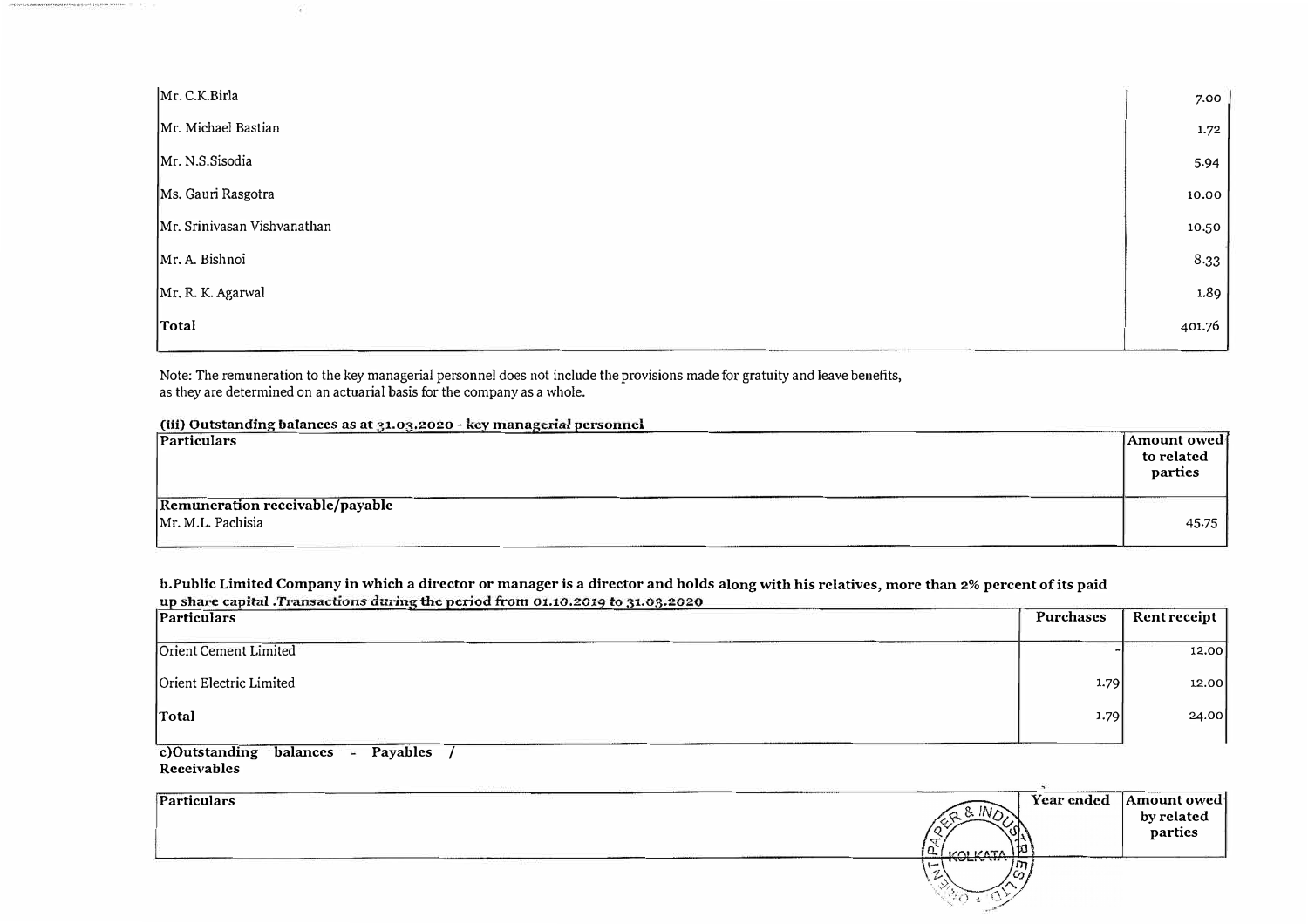Orient Electric Limited (Other financial assets)

| 31-Mar-20 | 12.96 |
|-----------|-------|
|           |       |
|           |       |

 $\mathbf{r}$ 

### d. Post-employment employee benefit plans Contribution to employees' benefit plans

| Particulars                                               | From               |
|-----------------------------------------------------------|--------------------|
|                                                           | [01.10.2019]<br>to |
|                                                           | 31.03.2020.        |
| Birla Industries Provident Fund                           | 129.87             |
| Orient Paper & Industries Limited Employees Gratuity Fund | 313.44             |
| Limited<br>Industries<br>&<br>Orient<br>Paper             | 113.59             |
| Superannuation Fund                                       |                    |
|                                                           | 556.90             |

### Outstanding balances - Payables

| Particulars                          | $ -$<br>March 2020<br>As at 31st ' |
|--------------------------------------|------------------------------------|
| Birla<br>. Industries Provident Fund | 118.09                             |

### e. Other related entities

| Transactions during the period from 01.10.2020 to 31.03.2020 |  |  |  |  |
|--------------------------------------------------------------|--|--|--|--|
|--------------------------------------------------------------|--|--|--|--|

| Particulars                          | Sale of<br>goods | Purchase | Professional<br>and<br>consultancy<br>charges | Lease rent, Rates<br>& Taxes,<br>Maintenance &<br>service charges | Rent, Dividend<br>& Miscellaneous<br>receipts | Dividend<br>payment |
|--------------------------------------|------------------|----------|-----------------------------------------------|-------------------------------------------------------------------|-----------------------------------------------|---------------------|
| Amer Investments (Delhi) Limited     |                  |          |                                               |                                                                   |                                               | 8.53                |
| Ashok Investment Corporation Limited |                  |          |                                               |                                                                   |                                               | 4.10                |
| Birla Brothers Private Limited       |                  |          |                                               | 0.03                                                              |                                               |                     |
| Birla Buildings Limited              |                  |          |                                               | 133.35                                                            | 11.70                                         |                     |
| Bengal Rubber Company Limited        |                  |          |                                               |                                                                   |                                               | 1.17                |
| C K Birla Corporate Services Limited |                  |          | 145.01                                        |                                                                   |                                               |                     |
| GMMCO Limited                        |                  |          |                                               | 8.1IV                                                             | 2.89                                          |                     |
| Gwalior Finance Corporation Limited  |                  |          |                                               | $\Omega$<br><b>KOLKATA</b>                                        |                                               | 9.90                |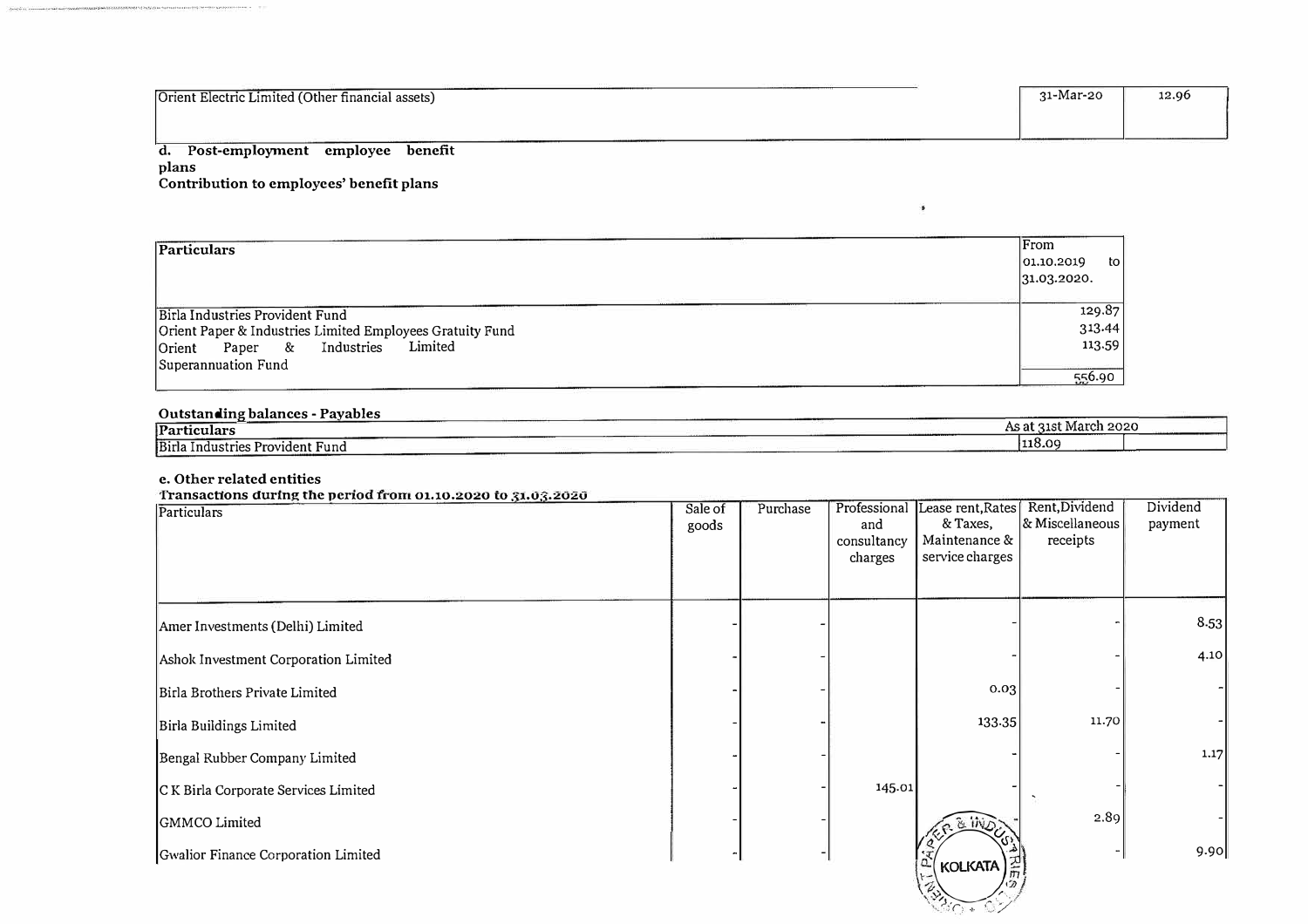| HIL Limited                                     |      | 6.76 |        | 27.99  | 90.64  |        |
|-------------------------------------------------|------|------|--------|--------|--------|--------|
| Hindustan Motors Limited                        |      |      |        |        | 1.20   |        |
| Hindusthan Discounting Company Limited          |      |      |        |        |        | 13.86  |
| India Silica Magnesite Works Limited            |      |      |        |        |        | 1.20   |
| Jaipur Finance & Dairy Products Private Limited |      |      |        |        |        | 1.25   |
| Khaitan & Co. LLP.                              |      |      | 19.47  |        |        |        |
| National Engineering Industries Limited         |      |      |        | 22.66  |        | 3.22   |
| Origami Cellulo Private Limited                 | 0.25 |      |        |        |        |        |
| Rajasthan Industries Limited                    |      |      |        |        |        | 4.14   |
| Shekhavati Investment & traders Limited         |      |      |        |        |        | 76.57  |
| Soorya Vanijya & investment Limited             |      |      |        |        |        | 0.02   |
| Universal Trading Company Limited               |      |      |        |        |        | 5.47   |
| Total                                           | 0.25 | 6.76 | 164.48 | 184.03 | 106.43 | 129.43 |
|                                                 |      |      |        |        |        |        |

| Outstanding balances<br>Particulars                  | As at     | Amount owed to<br>related parties |
|------------------------------------------------------|-----------|-----------------------------------|
|                                                      |           |                                   |
| Birla Buildings Limited (Trade Payable)              | 31-Mar-20 | 26.10                             |
| C K Birla Corporate Services Limited (Trade Payable) | 31-Mar-20 | 30.82                             |
|                                                      |           |                                   |

#### **g. Terms and conditions of transactions with related parties**

Transactions relating to dividend were on the same terms and conditions that applied to other shareholders. The sale to and purchases from related parties are ma parties are made in the ordinary course of business. Outstanding balances at the year end are unsecured and interest free and settlement occurs